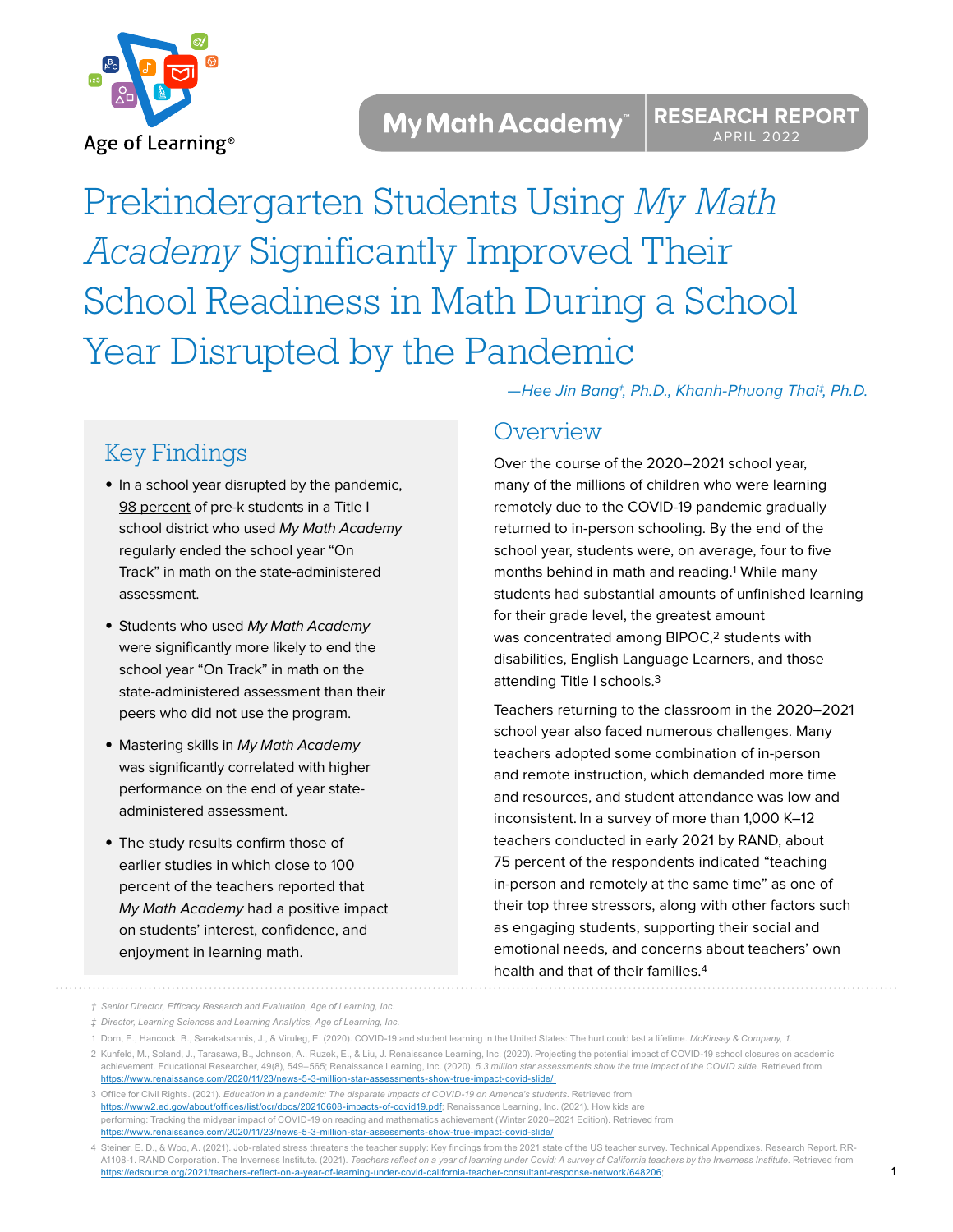In anticipation of the extraordinary challenges that characterized the 2020–2021 school year, many educators and administrators across thousands of districts in the country searched for effective educational resources to support learning and teaching. One such district was the Harlingen Consolidated Independent School District in Texas. Harlingen is a city (population of approximately 86,000) located in Cameron County, the southernmost county in the state of Texas, where 82 percent of the population are identified as Hispanic or Latino, and about 33 percent of the families have income below the poverty level.<sup>5</sup>

About 80 percent of the students in the district are eligible to participate in the free and reduced-price meal program,6 and in fall of 2020, 61 percent of children in pre-k were classified as "at-risk," meaning that they did not perform satisfactorily on a readiness test or an assessment administered during the school year. Given the crucial role of early mathematics skills and knowledge in later academic success,7 the early childhood education administrators in Harlingen specifically sought resources that could equitably strengthen these young children's foundational math knowledge while inspiring a love of math in their youngest learners (ages 3–4), and equip educators with insights about each learner's strengths and weaknesses as well as tools to provide personalized instruction for each student.<sup>8</sup> They identified Age of Learning's My Math Academy as the resource that could address their needs, based on previous studies of its effectiveness in helping young learners from Title I districts,<sup>9</sup> and piloted the program in 57 pre-k classrooms during the 2020–2021 school year. Like many school districts across the country, Harlingen began the school year with all students learning remotely, and teachers worked with individual students' families to ensure that each child could log in to the program from home. By the end

of the school year, about 67 percent of the students had returned to in-person instruction while 30 percent continued in remote schooling.

# *My Math Academy* Program

My Math Academy is built on a patented Personalized Mastery Learning System™ (PMLS) designed to individualize instruction for learners.10 Efficacy research conducted on My Math Academy has been reviewed by LearnPlatform as meeting ESSA Level I standards for "Strong Evidence," and the program uses the PMLS to help young children build a solid foundation of number sense and operations. The PMLS used in My Math Academy enables a Personalized Mastery Learning Ecosystem (PMLE), which consists of three components that work together to increase children's math skills and knowledge, as well as their motivation, confidence, and persistence in math learning. The three components are the child-facing Learning Games, the parent-facing At-Home Resources, and the educatorfacing Teacher Dashboard.8 The parent and educator resources provide real-time insights based on student performance data collected from the Learning Games.

The child-facing program features 98 games consisting of over 300 activities, covering concepts and skills for prekindergarten through second grade. The patented PMLS<sup>™</sup> underlying My Math Academy uses initial diagnostic assessments to measure each child's prior knowledge and determine where they are placed within the program, based on what they know and are ready to learn next.11

Evidence of learning on each granular Learning Objective is collected as the student plays, and as they progress in My Math Academy, the adaptive system uses their performance to recommend learning games at specific level of difficulty, based on a knowledge

<sup>5</sup> U.S. Census Bureau. (2019). 2019 *American community survey single year estimates*. Retrieved from https://www.census.gov/newsroom/press-kits/2020/acs-1year.html

<sup>6</sup> McFarland, J., Hussar, B., Zhang, J., Wang, X., Wang, K., Hein, S., Diliberti, M., Forrest Cataldi, E., Bullock Mann, F., & Barmer, A. (2019). The Condition of Education 2019 (NCES 2019- 144). U.S. Department of Education. Washington, DC: National Center for Education Statistics. Retrieved from https://nces.ed.gov/ pubsearch/pubsinfo.asp?pubid=2019144

<sup>7</sup> Watts, T. W., Duncan, G. J., Clements, D. H., & Sarama, J. (2018). What is the long-run impact of learning mathematics during preschool?. *Child Development, 89*(2), 539–555. DOI:10.1111/ cdev.12713

<sup>8</sup> Thai, K.P. & Bang, H.J. (2022). *My Math Academy empowers pre-k and kindergarten teachers to provide personalized, equitable instruction to accelerate learning.* Research Report. Age of Learning, Inc. https://www.ageoflearning.com/case\_studies/HARLINGEN\_MM\_ResrchBrf\_RGB\_FINAL4.pdf

<sup>9</sup> Bang, H.J. & Li, L. (2020). *My Math Academy significantly accelerates early elementary children's math skills and fosters greater engagement in math: A replication of a randomized-control*  trial. Age of Learning, Inc. Retrieved from: https://www.ageoflearning.com/My\_Math\_Academy\_Research\_Brief\_2020.pdf ; Thai, K.P., Bang. H.J., & Li, L. (2021). Accelerating early math learning with research-based personalized learning games: A cluster randomized controlled trial. *Journal of Research on Educational Effectiveness.* DOI: 10.1080/19345747.2021.1969710; ™ Dohring, D., Hendry, D., Gunderia, S., Hughes, D., Owen, V. E., Jacobs, D.E., Betts, A., & Salak, W. (2019). U.S. Patent No. 20190236967 A1.Washington, DC: U.S. Patent and Trademark Office.

<sup>10</sup> Betts, A., Thai, K-P., & Gunderia, S (2021). Personalized mastery learning ecosystems: Using Bloom's four objects of change to drive learning in adaptive instructional systems. HCII 2021: *Adaptive Instructional Systems, Design and Evaluation, 29-52.*

<sup>11</sup> Betts, A. (2019). Mastery learning in early childhood mathematics through adaptive technologies. In IAFOR (Ed.). *The IAFOR International Conference on Education – Hawaii 2019 Official Conference Proceedings* (pp. 51-63). Japan: The International Academic Forum.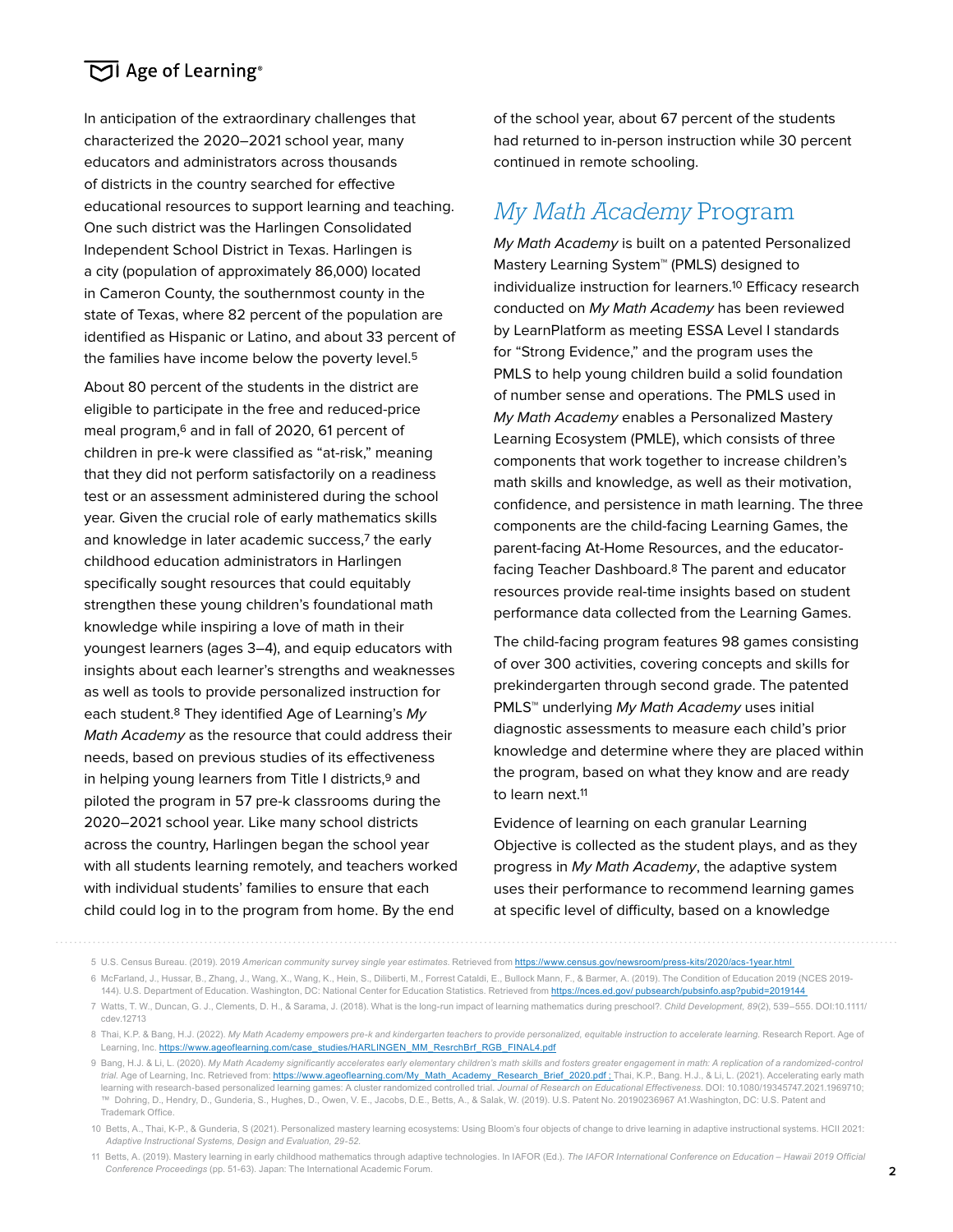map of Learning Objectives and their prerequisite relationships.12 Within each activity, performance data is used to provide appropriate scaffolding, adjust difficulty, and offer formative feedback. Each game includes up to six Learning Activities at varying difficulty levels, including an in-game mastery check called the "boss" level. Students master the boss levels to demonstrate their skills and understanding, indicating that they are ready to move onto the next game. Figures 1 and 2 show examples of child-facing games in My Math Academy. For a description of the educator-facing Teacher Dashboard, see an earlier report of this study.8



**Figure 1.** Students practice counting out quantities by helping the Shapeys do a head count for a boat ride.



**Figure 2.** Students practice backward count sequences by helping the Shapey place numbered rings on a line starting from the right side and traveling to the left by swinging on each ring.

# **Participants**

Across 17 high-need schools in Harlingen, a total of 976 prekindergarten students in 57 classrooms and their educators participated in a study of My Math Academy from September 2020 to June 2021. Most students (847) were four-year-old children in regular prekindergarten programs (pre-k4), while 129 were three-year-old children enrolled in a program partially funded by the U.S. Department of Health and Human Services' Head Start program (pre-k3). Although all students had access to My Math Academy for the entire school year, they began using the program at various times, with 8 percent starting in September and the majority (80 percent) starting between October and December of 2020.

## Procedures

Prior to the start of implementation, all pre-k3 and pre-k4 teachers participated in a two-hour virtual training on My Math Academy, which included video introductions (3 to 9 minutes each) of how My Math Academy works, the students' first-time user experience, and an overview of the Teacher Dashboard (student account management, exploring Dashboards, and how to get started). In between the videos, teachers participated in short virtual breakout rooms or answered reflection questions.

During the implementation period in November, teachers participated in another one-hour virtual training to gain further understanding of students' prior knowledge through the placement assessments into the My Math Academy system and to develop their skills in making effective use of the Teacher Dashboard, including interpreting the Student Progress Monitoring.

Teachers were asked to encourage each student to use My Math Academy for 45 minutes per week over multiple days (e.g., 15 minutes per day for three days a week). Each student was provided a district-issued iPad that had My Math Academy installed, and students used their individual accounts to log in, either at school or at home.

At the end of the study, teachers were asked to complete a survey and were invited to participate in a one-hour Zoom interview. The survey and interview questions collected data on teachers' experiences

<sup>12</sup> Mislevy, R. J., Almond, R. G., & Lukas, J. F. (2003). A brief introduction to evidence–centered design. ETS Research Report Series, 2003(1), i-29; Owen, V. E., & Hughes, D. (2019). Bridging two worlds: Principled game-based assessment in industry for playful learning at scale. In *Game-Based Assessment Revisited* (pp. 229-256). Springer, Cham; Shute, V. J. (2011). Stealth assessment in computer-based games to support learning. In S. Tobias & J. D. Fletcher (Eds.), *Computer Games and Instruction,* 503–524. Retrieved from http://myweb.fsu.edu/vshute/pdf/shute%20pres\_h.pdf;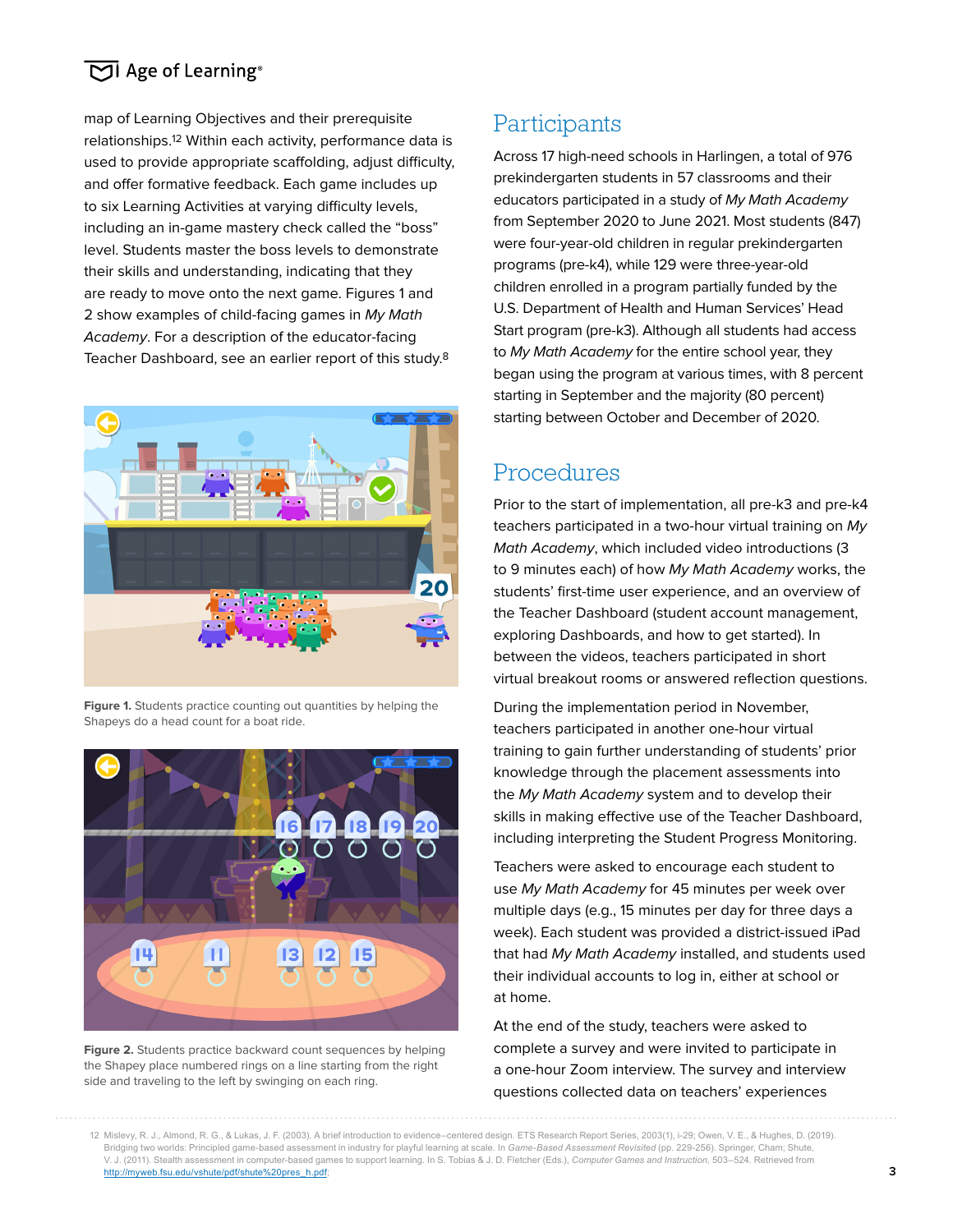of using My Math Academy during the 2020–2021 school year; their observations of student engagement, attitudes, and learning; and their thoughts on the impact of My Math Academy.

Additionally, the state of Texas administers the CIRCLE (Center for Improving the Readiness of Children for Learning and Education) Progress Monitoring System assessment three times a year to pre-k students. The CIRCLE is a screening and progress monitoring tool with well-established reliability and validity when used with 3- and 4-year-olds in that it relates to other tests and predicts child outcomes.13 Early math subskills assessed included rote counting (count to the highest number in consecutive order), set counting (count a specified number of items and verbally express the total), number naming (name pictures of numbers),

number discrimination (identify a number among pictures of numbers and non-numbers), shape naming (name pictures of shapes), shape discrimination (identify pictures of specific shapes among other shapes), and operations (use addition and subtraction to respond to a question while referring to pictures on the screen). The CIRCLE Progress Monitoring System provides three benchmarks: "On Track," "Needs Support/Monitor," and "Out of Range." "On Track" indicates that a child has developed understanding and that the child will benefit from continued targeted instruction. "Needs Support/ Monitor" indicates an underdeveloped understanding. "Out of Range" indicates that the child is not within the specified age range or there are no established thresholds. These data were collected from the district when they became available in fall 2022.

### **Results**

Finding 1. Ninety-eight percent of students who used My Math Academy (MMA) regularly ended the school year "On Track" in math overall on the state-administered assessment.

The recommended weekly usage for My Math Academy was a minimum of 45 minutes, and over the course of the 2020–2021 school year, pre-k students used My Math Academy (n = 976) on average for 35 minutes per active week  $(SD = 40.6)$  over 30 active weeks  $(SD = 7.2)$ . They spent, on average, 15.2 hours  $(SD = 11.2)$  using My Math Academy and completed an average of 201.02 Learning Activities (SD = 142.5).

Students who mastered at least 15 skills in the program, defined as regular users of My Math Academy (431 students, 44 percent of those who used the program), averaged 43 minutes per active week (SD = 15.1) in the program over 26 active weeks (SD = 5.5). Of these students, 421 took the CIRCLE Progress Monitoring assessment in spring 2021, and 98 percent of those scored "On Track" on the math assessment overall.



**Figure 3.** Comparison of students who used My Math Academy (~45 min/week vs. at all) to those who did not use the program

<sup>13</sup> Assel, M. A., Montroy, J. J., Williams, J. M., Foster, M., Landry, S. H., Zucker, T., ... & Bhavsar, V. (2020). Initial Validation of a Math Progress Monitoring Measure for Pre-Kindergarten Students. *Journal of Psychoeducational Assessment, 38*(8), 1014-1032; Landry, S.H., Assel, M., Williams, J., Zucker, T.A., Swank, P.R., & Gunnewig, S. (2014). CIRCLE (formerly C-PALLS+STEM): The CIRCLE phonological awareness language and literacy system + science, technology, engineering and math. Children's Learning Institute: University of Texas Health Science Center;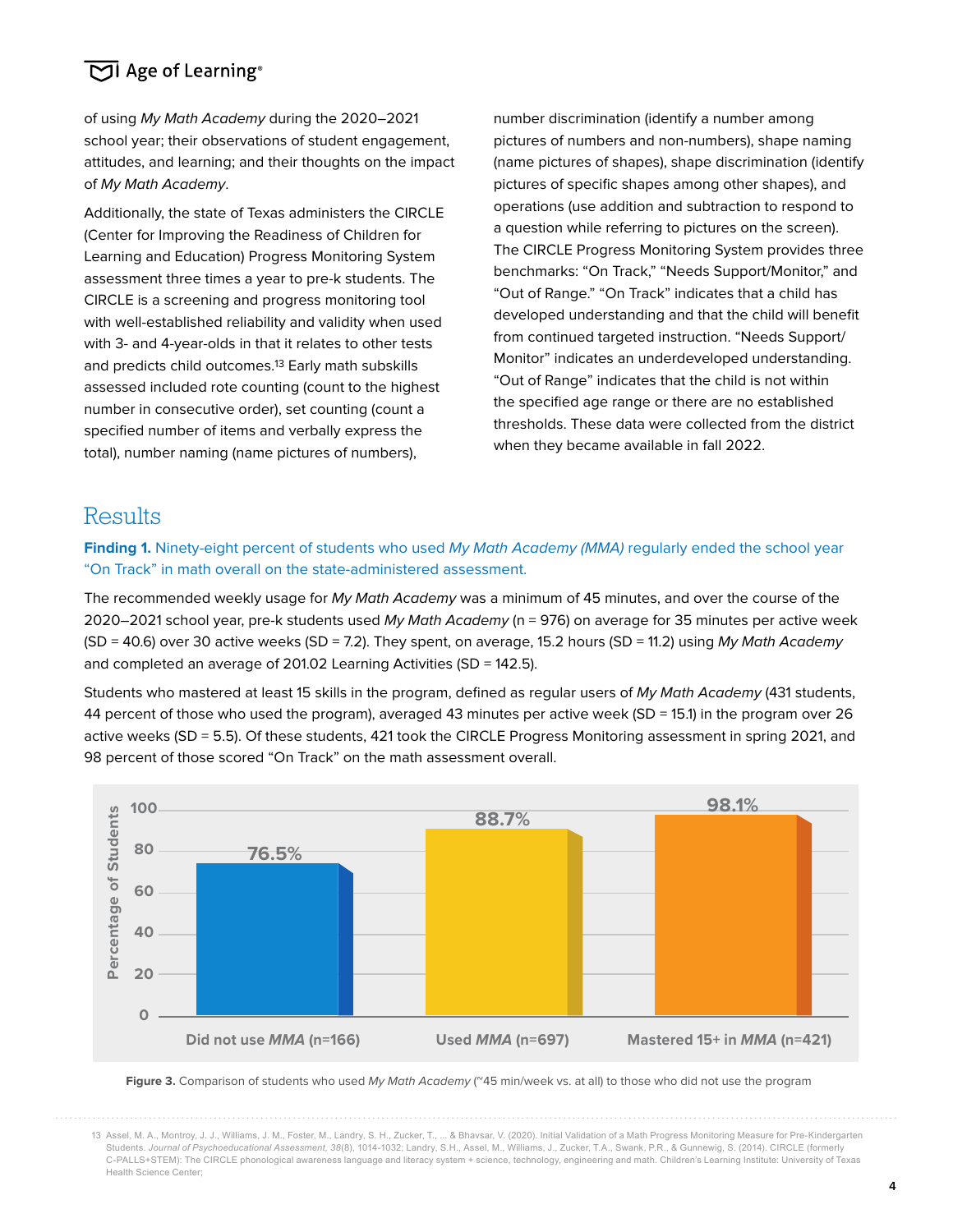#### **Finding 2.** Students who used My Math Academy were significantly more likely to end the school year "On Track" in math overall on the state-administered assessment than their peers who did not use the program.

Among those who used My Math Academy, 786 (81.5 percent) took the CIRCLE Progress Monitoring System assessment at the end of Spring 2021 after spending on average 35 minutes per week (SD = 15.6) on the program over 22 weeks (SD = 8.3). Of these students, total of 697 (88.7 percent) ended the school year "On Track" in math overall. In contrast, 76.5 percent of students who did not use My Math Academy ended the school year "On Track" in math overall. Therefore, students who used My Math Academy at all were significantly more likely to end the school year "On Track" in math than their peers who did not use the program (t(902) = 2.88,  $p < .01$ , Cohen's  $d = .25$ ). Those who used My Math Academy regularly (i.e., mastered at least 15 skills in the program) were even more significantly likely to end the school year "On Track" in math than those who did not use the program (t(592) = 8.27,  $p < .001$ , Cohen's  $d = 0.76$ . These results are illustrated in Figure 3 (p. 4). (Cohen's d measures the size of the difference between two groups, and effect sizes of 0.25 or larger are "substantively important" according to the What Works Clearinghouse, a federal repository of research evidence on educational programs.)14

#### **Finding 3.** Students who used My Math Academy were significantly more likely to end the school year "On Track" in math subskills on the state-administered assessment than their peers who did not use the program.

Comparing students who used My Math Academy and those who did not on the math subskills assessed on the CIRCLE Progress Monitoring System assessment showed that those who used the program outperformed the nonusers on all seven subskills assessed. My Math Academy users were significantly more likely to end the school year "On Track" on four of the subskills than their peers not using the program: Rote Counting (t(947) = 2.41,  $p < .05$ , Cohen's  $d = .21$ , Set Counting (t(942) = 2.90,  $p < .01$ , Cohen's  $d = .25$ ), Shape Naming (t(948) = 2.24,  $p < .05$ , Cohen's  $d = .19$ ), and Shape Discrimination (t(947) = 3.26,  $p < .01$ , Cohen's  $d = .28$ ).



Figure 4. Comparison of students who used My Math Academy to those who did not on math subskills assessed on the CIRCLE Progress Monitoring System assessment

14 What Works Clearinghouse. (2020). What Works Clearinghouse Standards Handbook, Version 4.1. Washington, DC: U.S. Department of Education, Institute of Education Sciences, National Center for Education Evaluation and Regional Assistance.https://ies.ed.gov/ncee/wwc/Docs/referenceresources/WWC-Standards-Handbook-v4-1-508.pdf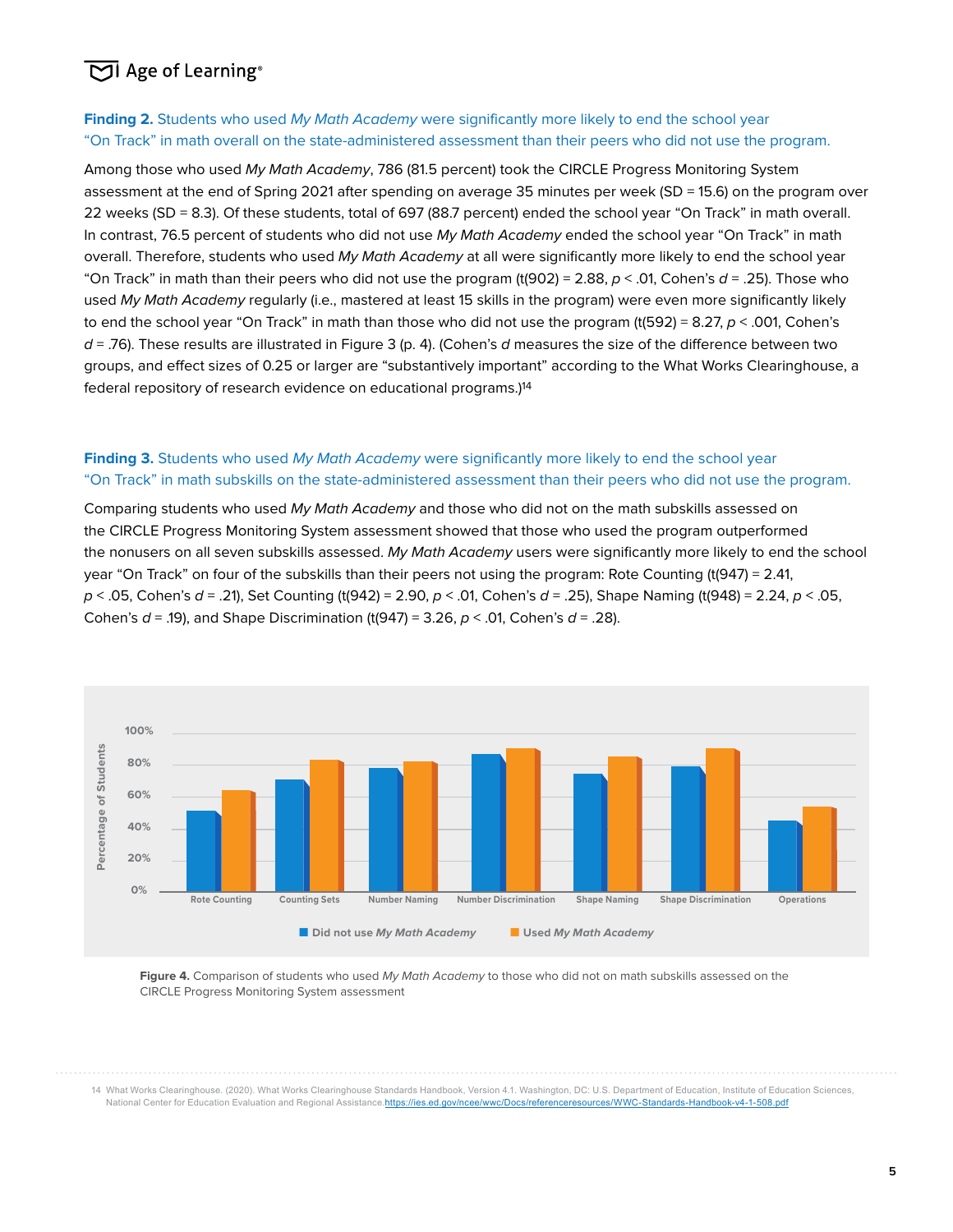Finding 4. Mastering skills in My Math Academy was significantly correlated with higher performance on the end of year state-administered assessment.

An examination of the relationship between My Math Academy usage and performance on the state-administered assessment showed a significant positive correlation between the total number of skills mastered in the program and the end-of-year performance ( $r = .50$ ,  $p < .001$ ).<sup>15</sup>



Figure 5. Relationship between total skills students mastered in My Math Academy and their overall math score on stateadministered assessment at the end of the school year

#### **Teacher Reports**

These results were corroborated by teacher surveys and interviews. For example, in a survey of 51 math teachers who used My Math Academy in early childhood classrooms in the same district in school year 2020–2021, 98 percent indicated that the progress that they saw for individual students in My Math Academy aligned with the progress they observed in the classroom. Additionally, 98 percent reported that My Math Academy helped increase their students' interest, self-confidence, and enjoyment in learning math, corroborating the results of earlier efficacy studies conducted on the program. Teachers also shared in interviews their thoughts about My Math Academy's impact on their students.

**"**I attribute a large portion of their academic success this year especially in Mathematics to My Math Academy. The good thing is it doesn't just throw them into another concept. It takes a familiar concept, and then it builds on it, and that really helped. I really love its simplicity, its effectiveness; it was very user-friendly for all kinds of students, from the ones that came in with prior concepts to the ones that came in with none.**"**

15 Correlation coefficients (r values) range from -1 to 1. Coefficients between .7 and .9 indicate strong relationship between variables; coefficients between .5 and .7 indicate moderate relationship; and coefficients lower than .3 indicate weak relationship.